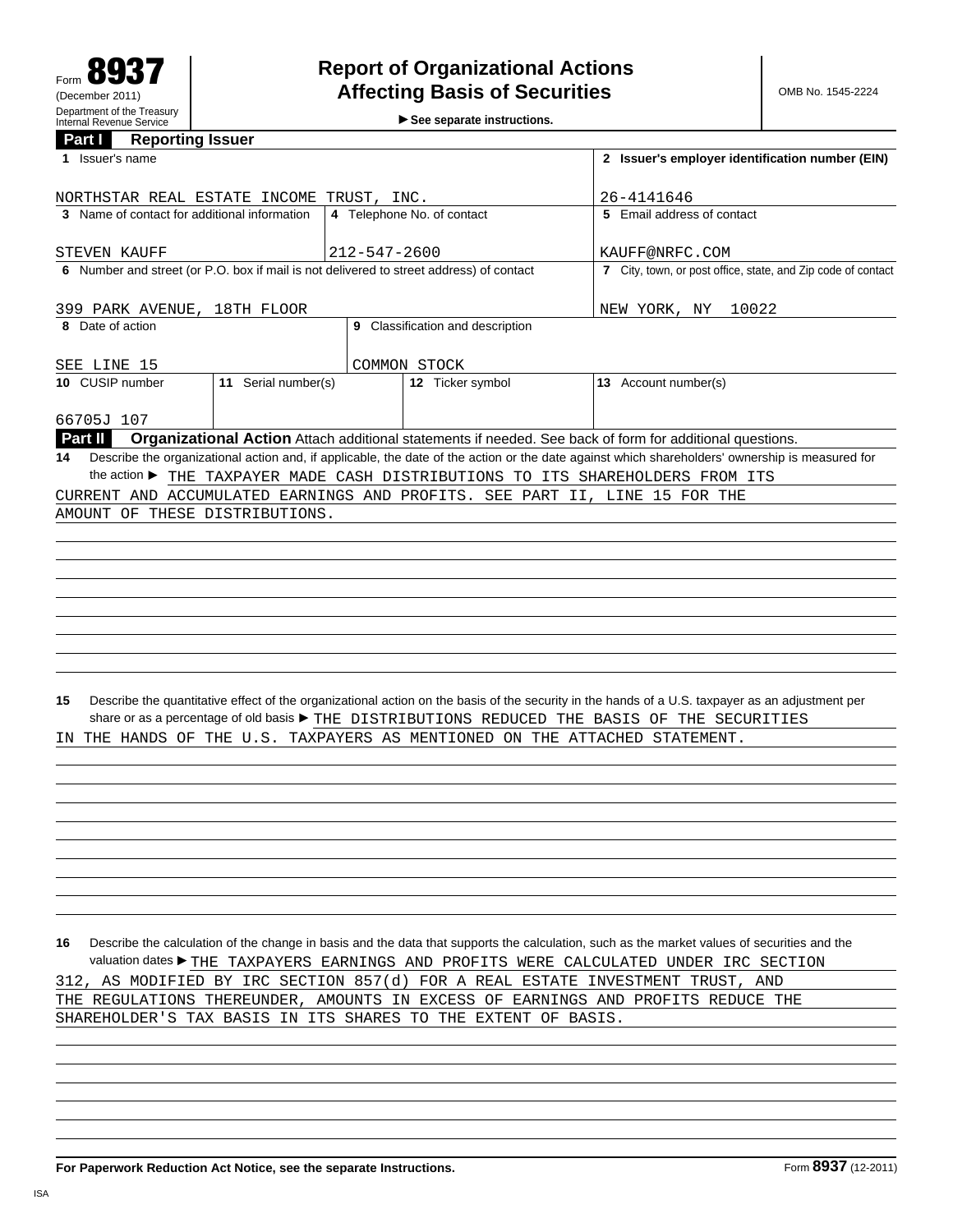|                 | Form 8937 (Rev. 12-2011)                                                                                                                                     |                                                                                                                 |                            |                                  | Page 2 |
|-----------------|--------------------------------------------------------------------------------------------------------------------------------------------------------------|-----------------------------------------------------------------------------------------------------------------|----------------------------|----------------------------------|--------|
| Part II         | <b>Organizational Action (continued)</b>                                                                                                                     |                                                                                                                 |                            |                                  |        |
|                 |                                                                                                                                                              |                                                                                                                 |                            |                                  |        |
| 17              | List the applicable Internal Revenue Code section(s) and subsection(s) upon which the tax treatment is based                                                 |                                                                                                                 |                            |                                  |        |
|                 | IRC SECTION $301(c)$ (2)                                                                                                                                     |                                                                                                                 |                            |                                  |        |
|                 |                                                                                                                                                              |                                                                                                                 |                            |                                  |        |
|                 |                                                                                                                                                              |                                                                                                                 |                            |                                  |        |
|                 |                                                                                                                                                              |                                                                                                                 |                            |                                  |        |
|                 |                                                                                                                                                              |                                                                                                                 |                            |                                  |        |
|                 |                                                                                                                                                              |                                                                                                                 |                            |                                  |        |
|                 |                                                                                                                                                              |                                                                                                                 |                            |                                  |        |
|                 |                                                                                                                                                              |                                                                                                                 |                            |                                  |        |
|                 |                                                                                                                                                              |                                                                                                                 |                            |                                  |        |
|                 |                                                                                                                                                              |                                                                                                                 |                            |                                  |        |
|                 |                                                                                                                                                              |                                                                                                                 |                            |                                  |        |
|                 |                                                                                                                                                              |                                                                                                                 |                            |                                  |        |
|                 |                                                                                                                                                              |                                                                                                                 |                            |                                  |        |
| 18              |                                                                                                                                                              |                                                                                                                 |                            |                                  |        |
|                 | Can any resulting loss be recognized? ▶ NO                                                                                                                   |                                                                                                                 |                            |                                  |        |
|                 |                                                                                                                                                              |                                                                                                                 |                            |                                  |        |
|                 |                                                                                                                                                              |                                                                                                                 |                            |                                  |        |
|                 |                                                                                                                                                              |                                                                                                                 |                            |                                  |        |
|                 |                                                                                                                                                              |                                                                                                                 |                            |                                  |        |
|                 |                                                                                                                                                              |                                                                                                                 |                            |                                  | $\sim$ |
|                 |                                                                                                                                                              |                                                                                                                 |                            |                                  |        |
|                 |                                                                                                                                                              |                                                                                                                 |                            |                                  |        |
|                 |                                                                                                                                                              |                                                                                                                 |                            |                                  |        |
|                 |                                                                                                                                                              |                                                                                                                 |                            |                                  |        |
|                 |                                                                                                                                                              |                                                                                                                 |                            |                                  |        |
|                 |                                                                                                                                                              |                                                                                                                 |                            |                                  |        |
|                 |                                                                                                                                                              |                                                                                                                 |                            |                                  |        |
|                 |                                                                                                                                                              |                                                                                                                 |                            |                                  |        |
| 19              | Provide any other information necessary to implement the adjustment, such as the reportable tax year ▶ THESE ACTIONS ARE                                     |                                                                                                                 |                            |                                  |        |
|                 | EFFECTIVE ON THE DATE OF THE DISTRIBUTIONS IDENTIFIED ABOVE.                                                                                                 |                                                                                                                 |                            |                                  |        |
|                 |                                                                                                                                                              |                                                                                                                 |                            |                                  |        |
|                 |                                                                                                                                                              |                                                                                                                 |                            |                                  |        |
|                 |                                                                                                                                                              |                                                                                                                 |                            |                                  |        |
|                 |                                                                                                                                                              |                                                                                                                 |                            |                                  |        |
|                 |                                                                                                                                                              |                                                                                                                 |                            |                                  |        |
|                 |                                                                                                                                                              |                                                                                                                 |                            |                                  |        |
|                 |                                                                                                                                                              |                                                                                                                 |                            |                                  |        |
|                 |                                                                                                                                                              |                                                                                                                 |                            |                                  |        |
|                 |                                                                                                                                                              |                                                                                                                 |                            |                                  |        |
|                 |                                                                                                                                                              |                                                                                                                 |                            |                                  |        |
|                 |                                                                                                                                                              | the contract of the contract of the contract of the contract of the contract of the contract of the contract of |                            |                                  |        |
|                 |                                                                                                                                                              |                                                                                                                 |                            |                                  |        |
|                 | Under penalties of perjury, I declare that I have examined this return, including accompanying schedules and statements, and to the best of my knowledge and |                                                                                                                 |                            |                                  |        |
|                 | belief, it is true, correct, and complete/Declaration of preparer (other than officer) is based on all information of which preparer has any knowledge.      |                                                                                                                 |                            |                                  |        |
| Sign            |                                                                                                                                                              |                                                                                                                 |                            |                                  |        |
| Here            | Signature ▶                                                                                                                                                  |                                                                                                                 | Date $\blacktriangleright$ |                                  |        |
|                 |                                                                                                                                                              | Steven B. Kauff                                                                                                 |                            |                                  |        |
|                 | Print your name ▶                                                                                                                                            | <b>Executive Vice President</b>                                                                                 | <b>Title ▶</b>             |                                  |        |
| Paid            | Print/Type preparer's name                                                                                                                                   | Preparer's signature                                                                                            | Date                       | PTIN                             |        |
| Preparer        |                                                                                                                                                              |                                                                                                                 |                            | Check $\Box$ if<br>self-employed |        |
| <b>Use Only</b> | Firm's name<br>▶                                                                                                                                             |                                                                                                                 |                            | Firm's EIN                       |        |
|                 | Firm's address ▶                                                                                                                                             |                                                                                                                 |                            | Phone no.                        |        |
|                 | Send Form 8937 (including accompanying statements) to: Department of the Treasury, Internal Revenue Service, Ogden UT 84201-0054                             |                                                                                                                 |                            |                                  |        |